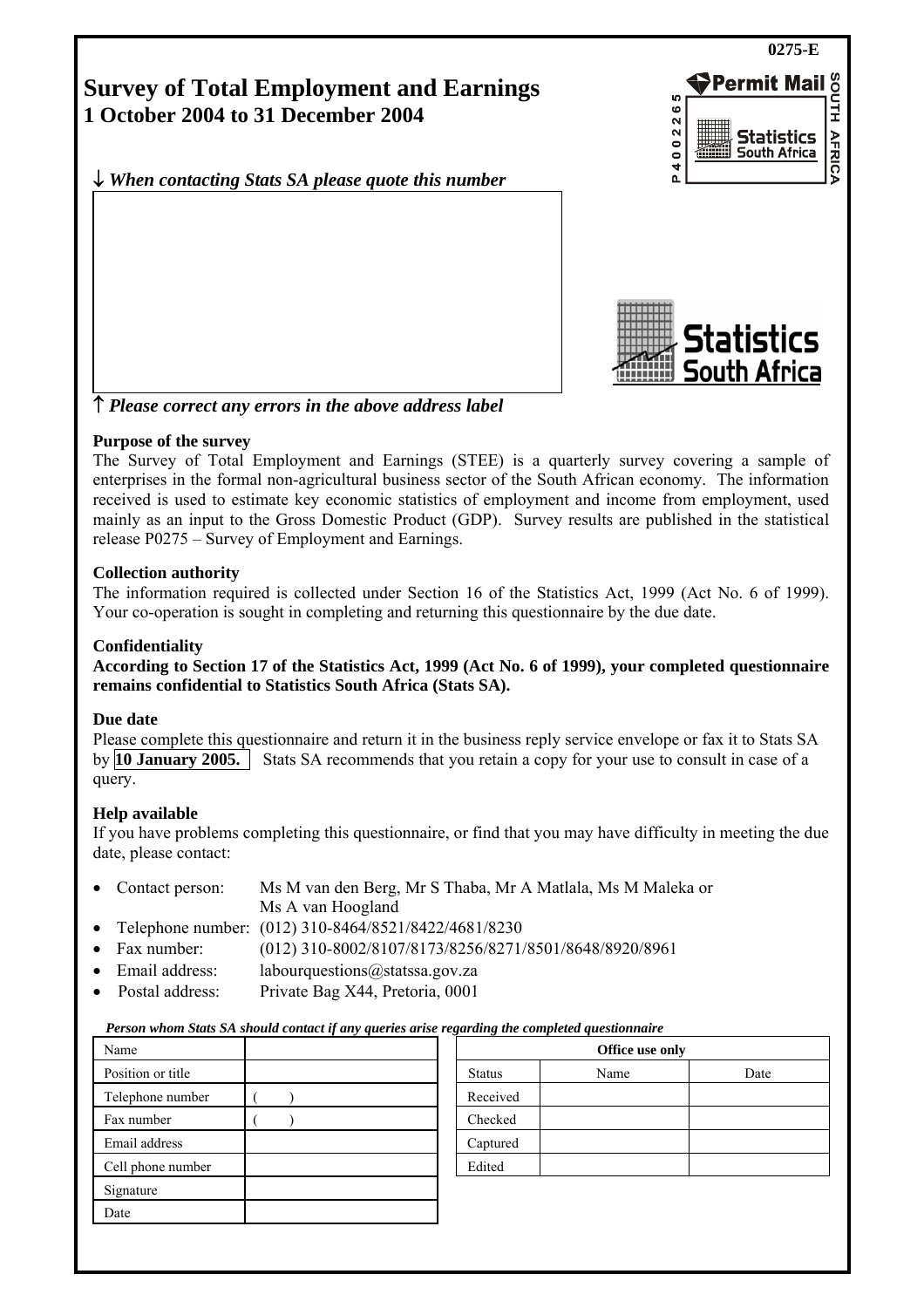# *Please note*

Complete all questions for the **enterprise** specified on the front page. If actual figures are not available, please supply estimates.

An *enterprise* is a legal unit, or a combination of legal units that includes and directly controls all functions necessary to carry out its production activities.

# **Part 1 - Employment**

#### *Paid employment*

#### **At work**

 A person who, during the reference period, performed some work (for at least one hour) for a salary or wage or profit, in cash or in kind.

#### **With a job but not at work**

 A person who, having already worked in his/her job, was temporarily not at work, e.g. for maternity leave, during the reference period, but had a formal attachment to his/her job.

#### *Self-employment*

#### **At work**

 A person who, during the reference period, performed some work for profit or family gain, in cash or in kind.

#### **With an enterprise but not at work**

 A person owning an enterprise, which may be a business or a service enterprise, who was temporarily not engaged in any activity during the reference period.

#### *Include*

- All directors, e.g. those who received a salary, those who did not receive a salary and those who received a fee.
- Executive, managerial, **casual** and any other employers/employees who are not included on the main payroll.
- All self-employed persons in this enterprise, e.g. working proprietors, sole owners and joint owners.
- Employers/employees paid by commission only, with no salary or wage component.
- Employers/employees who received payment through the payroll of the Compensation Commissioner's Compensation Fund, e.g. employees on maternity leave and not paid by this enterprise.
- Employers/employees based abroad but paid from South Africa, e.g. embassy employees.

#### *Exclude*

- Subcontractors and consultants who are selfemployed and **not** part of this enterprise.
- Employers/employees based in South Africa but paid from abroad, e.g. embassy employees.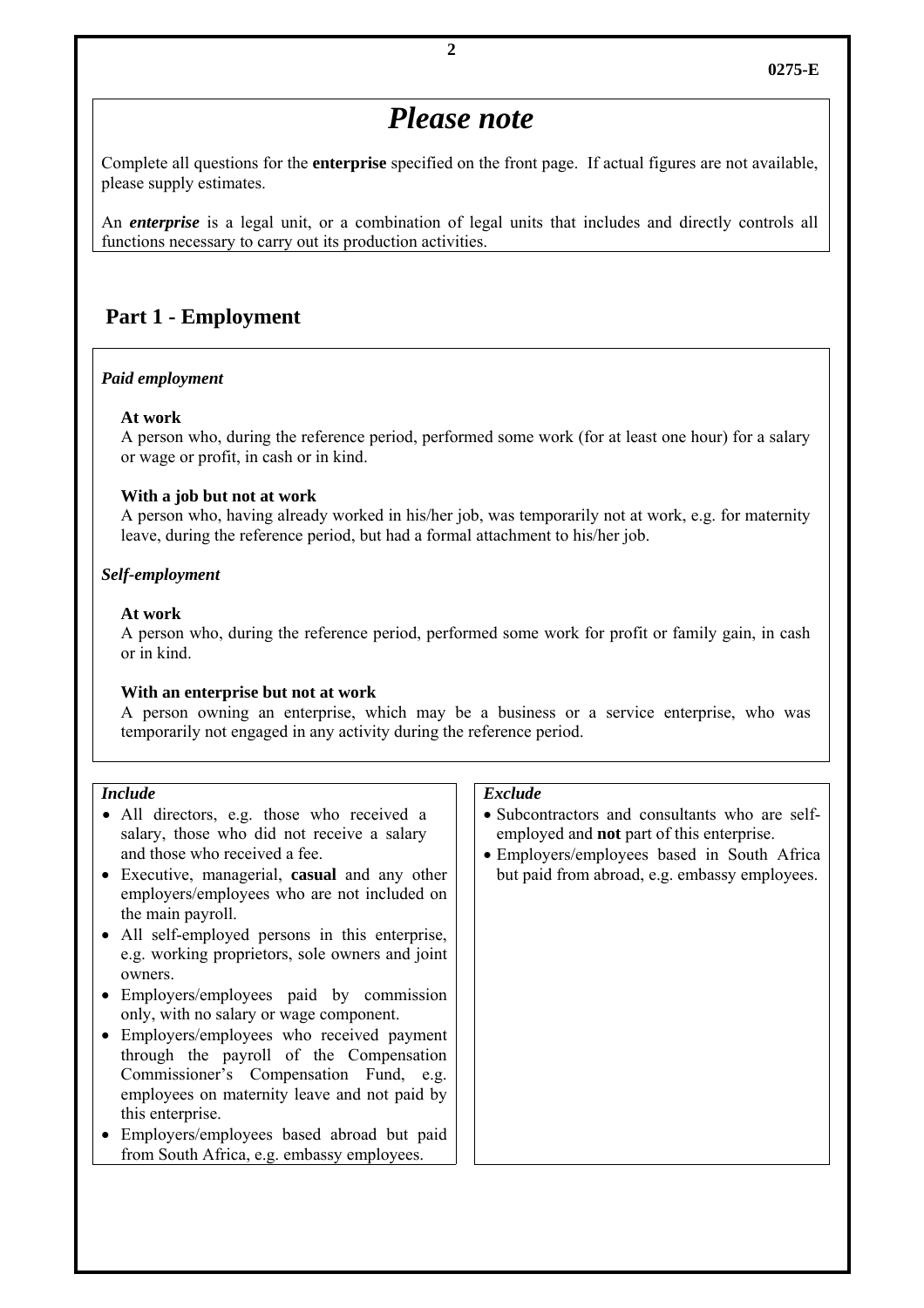**1.** State the total number of **persons employed** (see the definition on page 2) in this enterprise at the end of each month for the period **1 October 2004 to 31 December 2004.**

|                                                                                                                                                                                                                                                                                                                                 | Number  | Number          | Number                                       |
|---------------------------------------------------------------------------------------------------------------------------------------------------------------------------------------------------------------------------------------------------------------------------------------------------------------------------------|---------|-----------------|----------------------------------------------|
| Full-time employers/employees                                                                                                                                                                                                                                                                                                   |         |                 |                                              |
| Full-time employers/employees are those (permanent, temporary or casual) who normally work the<br>agreed hours for a full-time employer/employee in his/her present job. If agreed hours do not apply,<br>employers/employees are regarded as full-time employers/employees if they normally work 35<br>hours or more per week. |         |                 |                                              |
|                                                                                                                                                                                                                                                                                                                                 | October | <b>November</b> | <b>December</b>                              |
|                                                                                                                                                                                                                                                                                                                                 | Number  | Number          | Number                                       |
| Part-time employers/employees                                                                                                                                                                                                                                                                                                   |         |                 |                                              |
| <b>Part-time employers/employees</b> are those (permanent, temporary or casual) who are not full-time<br>employers/employees as defined above, or who normally work less than 35 hours per week.                                                                                                                                |         |                 |                                              |
|                                                                                                                                                                                                                                                                                                                                 | October | <b>November</b> | <b>December</b>                              |
| All employers/employees (full-time and                                                                                                                                                                                                                                                                                          | Number  | Number          | Number                                       |
|                                                                                                                                                                                                                                                                                                                                 |         |                 |                                              |
|                                                                                                                                                                                                                                                                                                                                 |         |                 |                                              |
| How many employers/employees commenced working for this enterprise during each month for<br>the period 1 October 2004 to 31 December 2004?                                                                                                                                                                                      | October | <b>November</b> |                                              |
|                                                                                                                                                                                                                                                                                                                                 | Number  | Number          | Number                                       |
|                                                                                                                                                                                                                                                                                                                                 |         |                 |                                              |
| How many employers/employees resigned, were retrenched or dismissed from this enterprise<br>during each month for the period 1 October 2004 to 31 December 2004?                                                                                                                                                                |         |                 |                                              |
|                                                                                                                                                                                                                                                                                                                                 | October | <b>November</b> |                                              |
|                                                                                                                                                                                                                                                                                                                                 | Number  | Number          | <b>December</b><br><b>December</b><br>Number |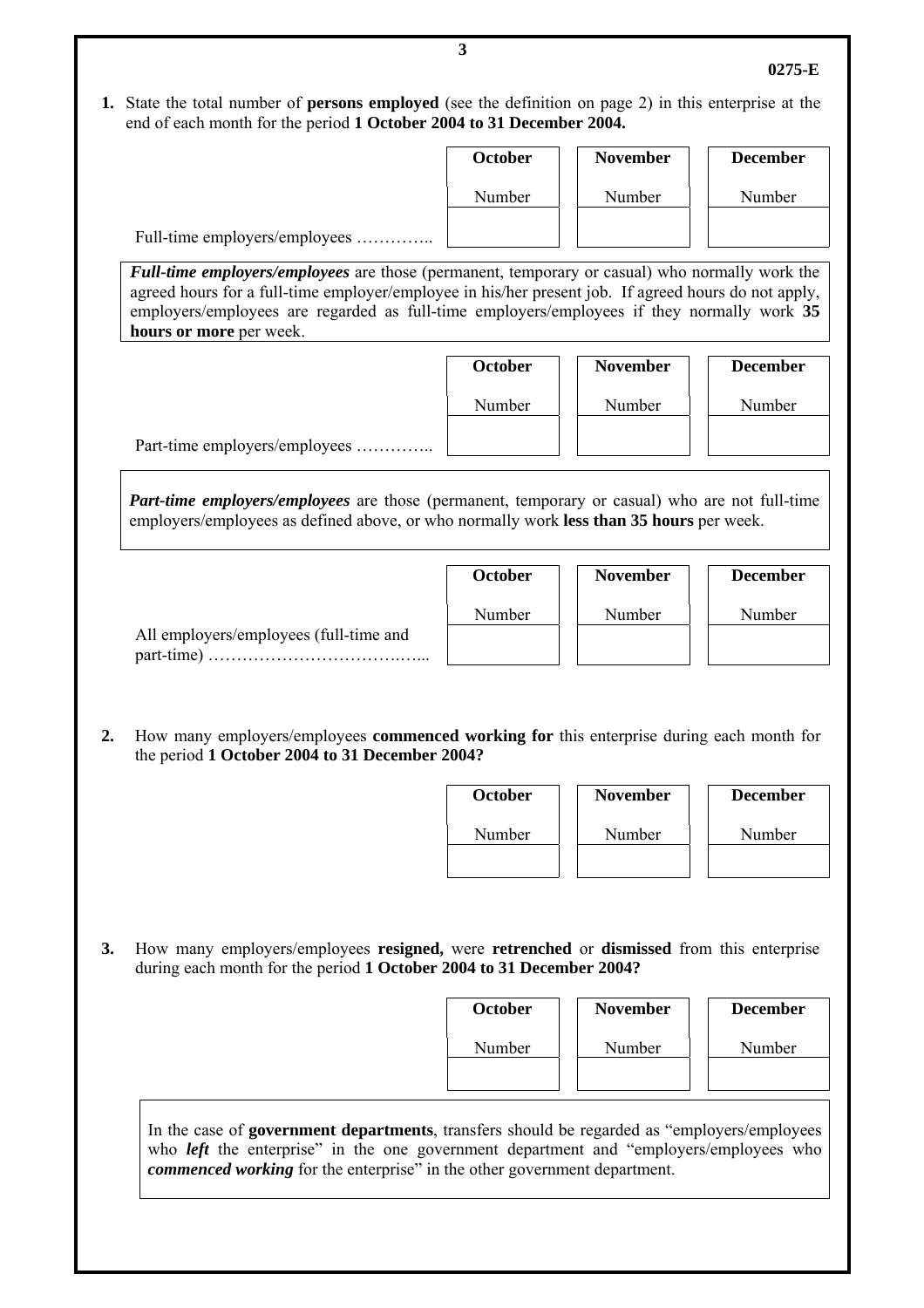# **Part 2 - Income from employment**

**4.** Which type of payroll(s) does your enterprise use?

| Tick one or more boxes (with $\sqrt{ }$ ) and specify other payrolls when applicable. |  |
|---------------------------------------------------------------------------------------|--|
|                                                                                       |  |
|                                                                                       |  |
|                                                                                       |  |
|                                                                                       |  |
|                                                                                       |  |

Gross *earnings* are payments for ordinary-time, standard or agreed hours and overtime hours during the reference period for all permanent, temporary, casual, executive and managerial employers/ employees, **before** taxation and other deductions.

#### *Include*

- Salaries and/or fees paid to all directors, executives and managers.
- Net entrepreneurial income to the labour input of the self-employed.
- Commissions paid.
- **Employer's contribution** to pension, provident, medical aid, sick pay and other funds, e.g. Unemployment Insurance Fund and Compensation Commissioner's Compensation Fund.
- Payments paid from South Africa to employers/ employees based abroad, e.g. embassy employees.
- Payments for all types of leave (**except those paid on termination** - refer to **Question 6**) which relate to the reference period.
- Incentive payments, payments for piece work or profit sharing schemes.
- Fringe benefits **paid in cash** such as housing, mortgage and rent subsidies, transport allowances (e.g. monthly petrol allowance) and cell phone allowances.
- Allowances and penalty payments.
- Bonuses.
- Payments that were made during the reference period but related to other pay periods, e.g. annual leave, thirteenth cheque and leave gratuity payments.

#### *Exclude*

- Payments to subcontractors and consultants who are self-employed and **not** part of this enterprise.
- Payments paid from abroad to employers/ employees based in South Africa, e.g. embassy employees.
- Severance, termination and redundancy payments (refer to **Question 6**).
- Reimbursements for expenses, e.g. travel, entertainment, meals, etc.
- Reimbursements for expenses incurred whilst conducting employer's business.
- The imputed value of fringe benefits.
- Fringe Benefits Tax.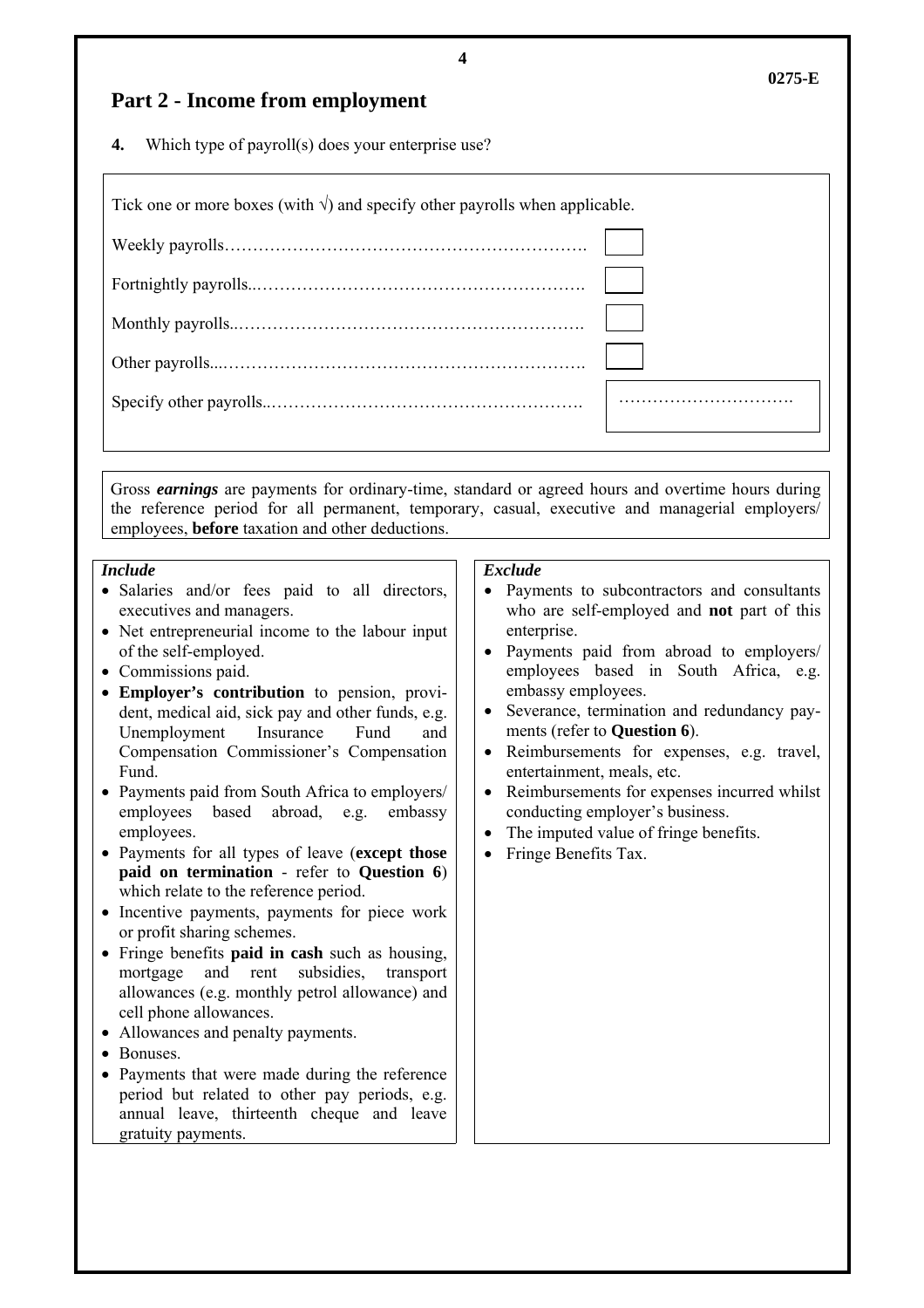#### **0275-E**

**5.** State the total amount of **gross earnings** (**excluding** severance, termination and redundancy payments, to be included in Question 6) paid for each month during the period **1 October 2004 to 31 December 2004**. See the definition on page 4.

| <b>October</b> | <b>November</b> | <b>December</b> |
|----------------|-----------------|-----------------|
| Rand           | Rand            | Rand            |
| ,00            | ,00             | ,00             |
| Rand           | Rand            | Rand            |
| ,00            | 00,             | ,00             |
| Rand           | Rand            | Rand            |
| .00            | .00.            | ,00             |
| Rand           | Rand            | Rand            |
| .00            | ,00             | ,00             |
| Rand           | Rand            | Rand            |
| 00,            | ,00             | ,00             |

**6.** State the total amount of gross **severance, termination and redundancy payments** paid for each month during the period **1 October 2004 to 31 December 2004.** 

| <b>October</b> | <b>November</b> | <b>December</b> |
|----------------|-----------------|-----------------|
| Rand           | Rand            | Rand            |
| ,00            | 00              | 00,             |

#### *Include*

- Payments of accumulated leave made to employers/employees who finished work during the reference period.
- Redundancy payments intended to compensate employers/employees for loss of employment.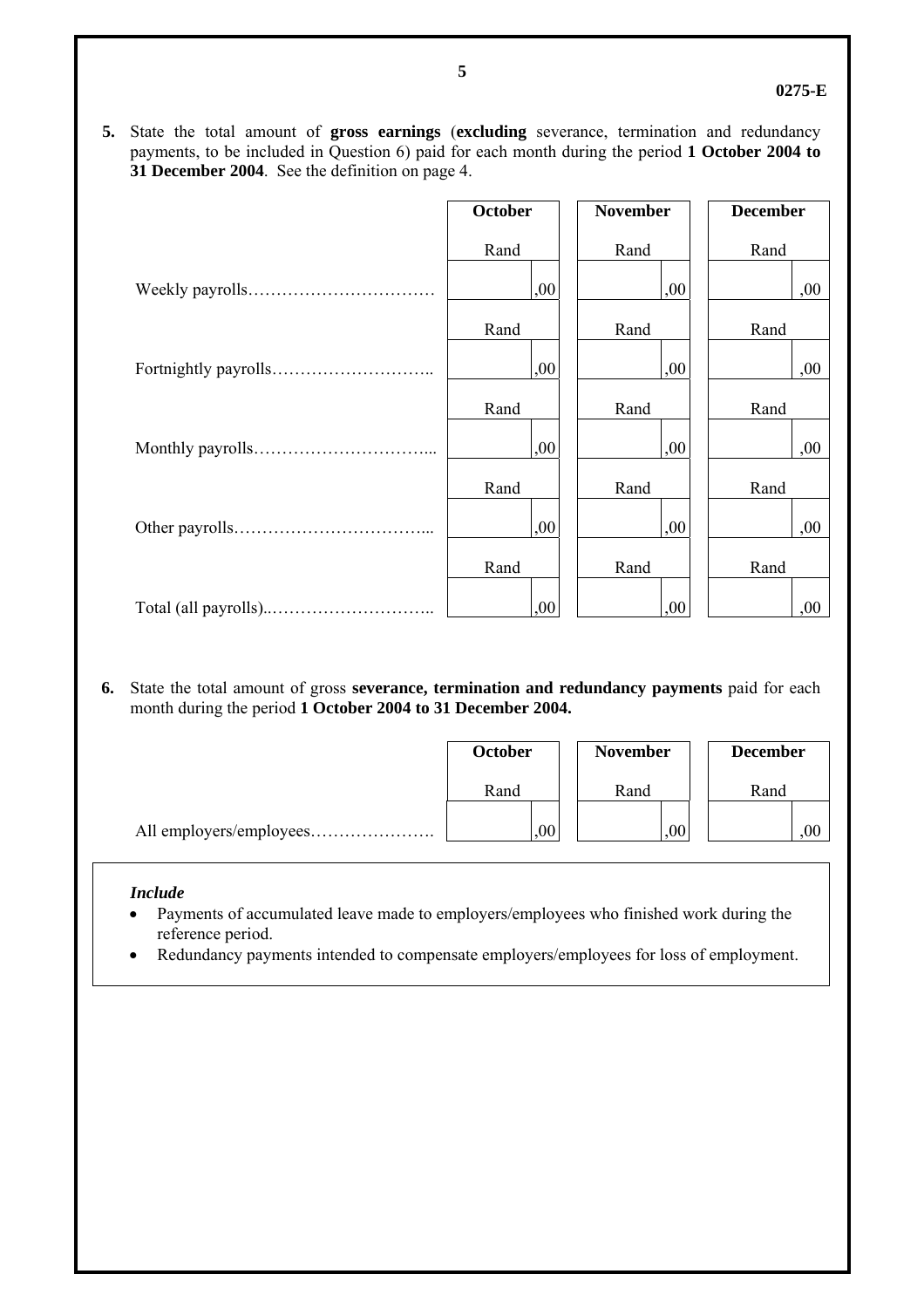# **Part 3 – Activity**

**7.** Please describe the **main activity** from which this enterprise derives its **main income**, e.g. construction of homes, wholesale or retail of pharmaceuticals, manufacturing of shoes, life insurance, etc. If your main activity is **manufacturing**, describe the process involved and the materials used.

…………………………………………………………………………………………………………. …………………………………………………………………………………………………………. …………………………………………………………………………………………………………. …………………………………………………………………………………………………………. ………………………………………………………………………………………………………….

# **Part 4 - Comments**

- **8.** To minimise queries from Stats SA regarding the information provided, please provide comments on:
	- Changes in this enterprise, e.g. takeover, merger, new location, expansion, closedown, etc.
	- Any unusual circumstances affecting the information provided.
	- Any estimates provided.
	- Any other difficulties with the completion of the questionnaire.